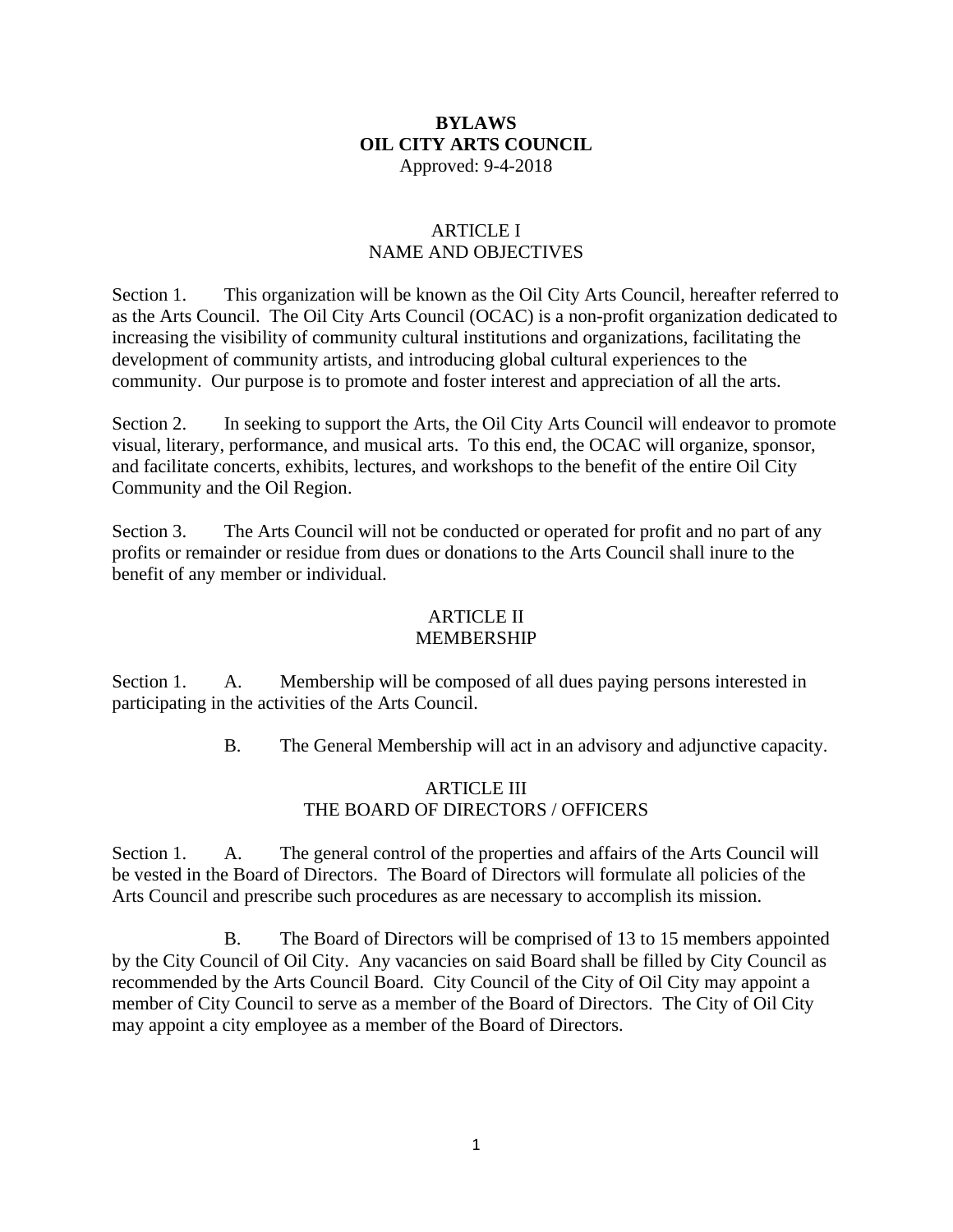C. The initial directors and those elected or appointed thereafter shall serve for an undefined period.

D. The Board of Directors will certify and approve all non-budgeted monies to be expended.

E. The Board of Directors will develop and maintain activities and duties pertaining to the General Membership.

F. The Board of Directors will determine the duties of all appointees appointed by the Board of Directors for any purpose. Any appointee's services may be terminated by majority vote of a quorum of the full membership of the Board of Directors, and they may appoint successors to those persons whose services have been terminated.

G. The Board members will be required to attend all regular meetings unless excused by the President. Four (4) unexcused absences within a twelve (12) month period will be cause for dismissal from the Board of Directors. A Board member so dismissed shall be notified in writing by the Corresponding Secretary.

H. In addition to attending regular meetings, each Board member is expected to participate in a major way in the activities of the Arts Council during a given years' time.

I. By a two-thirds vote of the Board of Directors, a long-standing board member who has given exemplary service but is no longer able to attend meetings and participate fully may become an Associate Member of the Board. An Associate Member may attend Board meetings and participate in Board activities but will not be considered a voting member.

Section 2. A. The officers will consist of President, Vice-President, Recording Secretary, Corresponding Secretary, and Treasurer.

B. The officers will be elected annually in December.

# ARTICLE IV DUTIES OF OFFICERS

Section 1. A. President: The President will preside at all meetings of the Board and will have the duties and powers nominally pertaining to the office of President in addition to those particularly specified in the job description for the office. (attached)

B. The President will, subject to the approval of the Board of Directors appoint such Standing Committees (i.e., Program, Membership) and Special Committees which in the Board's judgement are deemed necessary.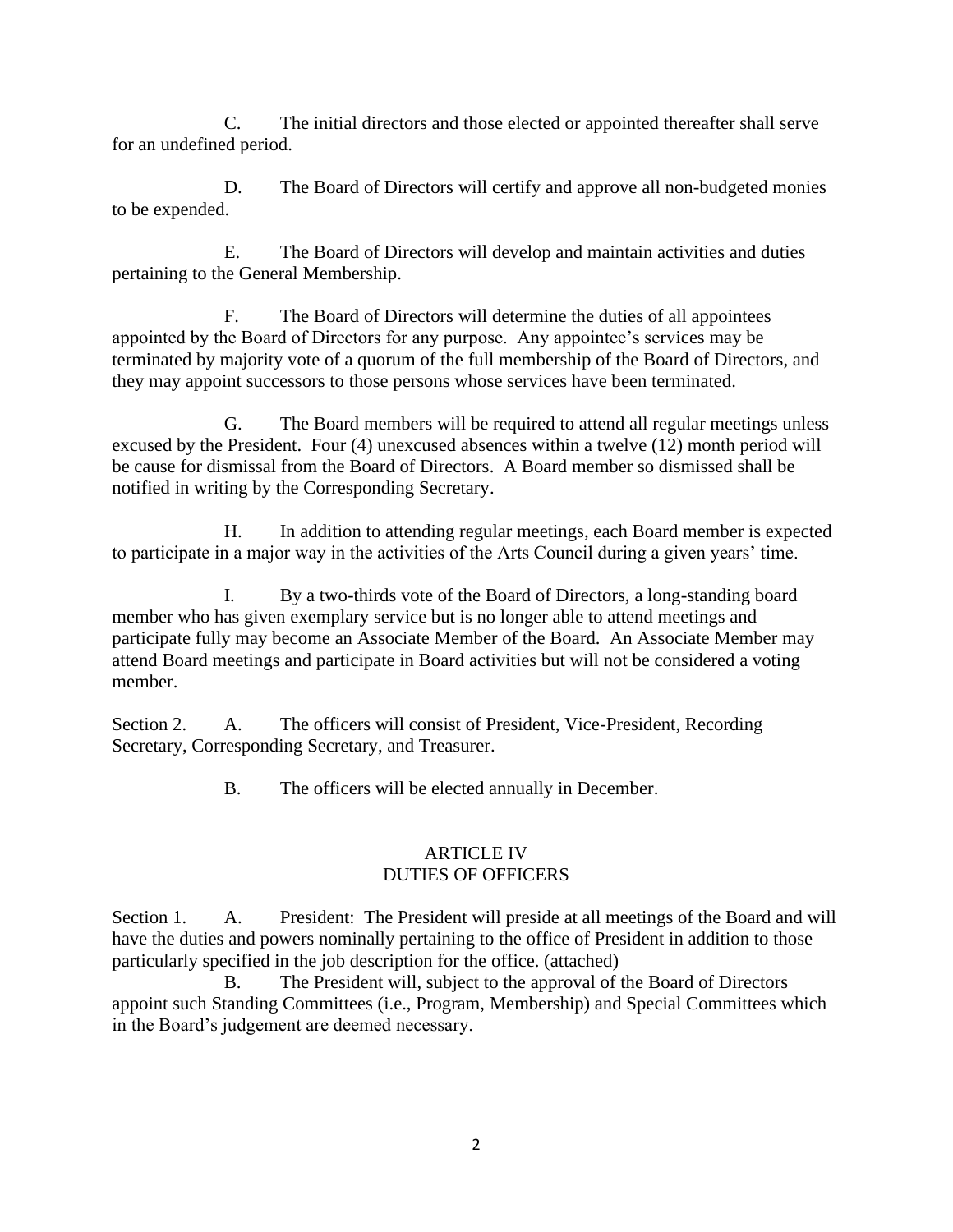Section 2. Vice-President: The Vice-President will have the duties and exercise the power of the President in case of the President's absence or termination of office. Additional duties are outlined in the job description. (attached)

Section 3. Recording Secretary: The Recording Secretary will keep a record of all meetings of the Arts Council and of all matters of which a record will be ordered by the Board of Directors. The Recording Secretary will keep a roll of the members of the Arts Council (including the Board of Directors and the General Membership) with their addresses, and carry out such other duties as prescribed in the attached job description. See job description. (attached)

Section 4. Corresponding Secretary: The Corresponding Secretary will prepare written communications as directed by the Board of Directors. See job description. (attached)

Section 5. Treasurer: The Treasurer will report to the Board at every meeting the condition of the Arts Council's finances and every item of receipt or payment not before reported. Because the finances of the Oil City Arts Council are intertwined with the City of Oil City, the office of Treasurer is defined within the context of established City procedures. Therefore, the deposit of funds and payment of bills, as well as the management of an investment account, will be handled by the employees of the City of Oil City. The books will be open at all times to the inspection of the Board of Directors and funding agencies. See job description. (attached)

#### ARTICLE V MEETINGS

Section 1. Regular meetings of the Board of Directors will be held on the 1<sup>st</sup> Tuesday of each month at a time to be announced.

Section 2. Seven members of the Board of Directors will constitute a quorum. The majority vote of the quorum present and voting will rule.

Section 3. The President will have the authority to call Special Meetings. Seven Board members must be present to transact any business.

Section 4. Special Meetings may also be called upon receipt by the President of a written request signed by at least one-half of the membership of the Board of Directors. Written notice of such a meeting will be mailed at least five days prior to the date of the meeting. Notice of the meeting will state the purpose of the meeting and no other business will be transacted at said meeting.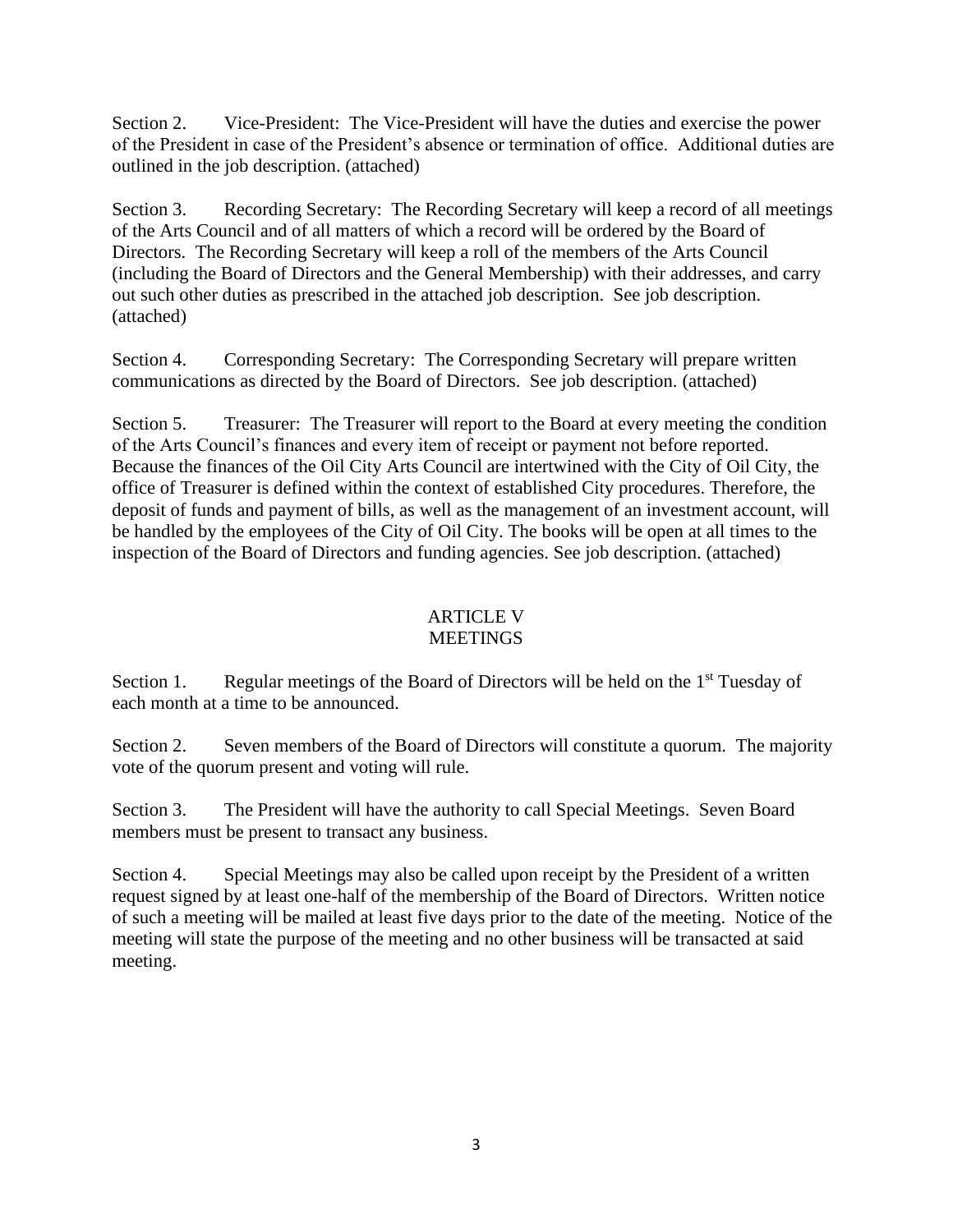## ARTICLE VI COMMITTEES

Section 1. Standing Committees shall consist of: Program Committee, Membership Committee, Nominating Committee, Finance Committee, Arts Committee, Marketing Committee, and such ad hoc committees as needed.

# ARTICLE VII **FINANCES**

Section 1. The fiscal year of the Arts Council will extend from January 1 to December 31.

Section 2. An annual Operating Budget will be prepared by the Finance Committee in cooperation with the Community Development Department starting in August and approved by the Board of Directors in September.

Section 3. All bills will be paid in accordance with the regulations of the City of Oil City.

Section 4. A budget for all major activities must be prepared by the committee in charge and approved by the Board of Directors prior to that activity.

#### ARTICLE VIII AMENDMENTS

Section 1. Amendments to the By-Laws governing the Arts Council may be proposed by any member of the Board of Directors at any regular Board of Directors' meeting. Such amendments must then be passed by a two-third vote of the Board of Directors. The proposed amendment may not be voted upon until the next regular meeting.

# ARTICLE IX DISSOLUTION

Section 1. In the event of the dissolution of the Arts Council, whether voluntary or involuntary, or by operation of law, none of the property of the Arts Council will be distributed to any member of the Arts Council. After payment of any debts of the Arts Council, its property and assets will be given to a non-profit organization or the City of Oil City as agreed upon by the Board of Directors, who shall request the use of the property and assets be restricted to the purposes and mission of the Arts Council.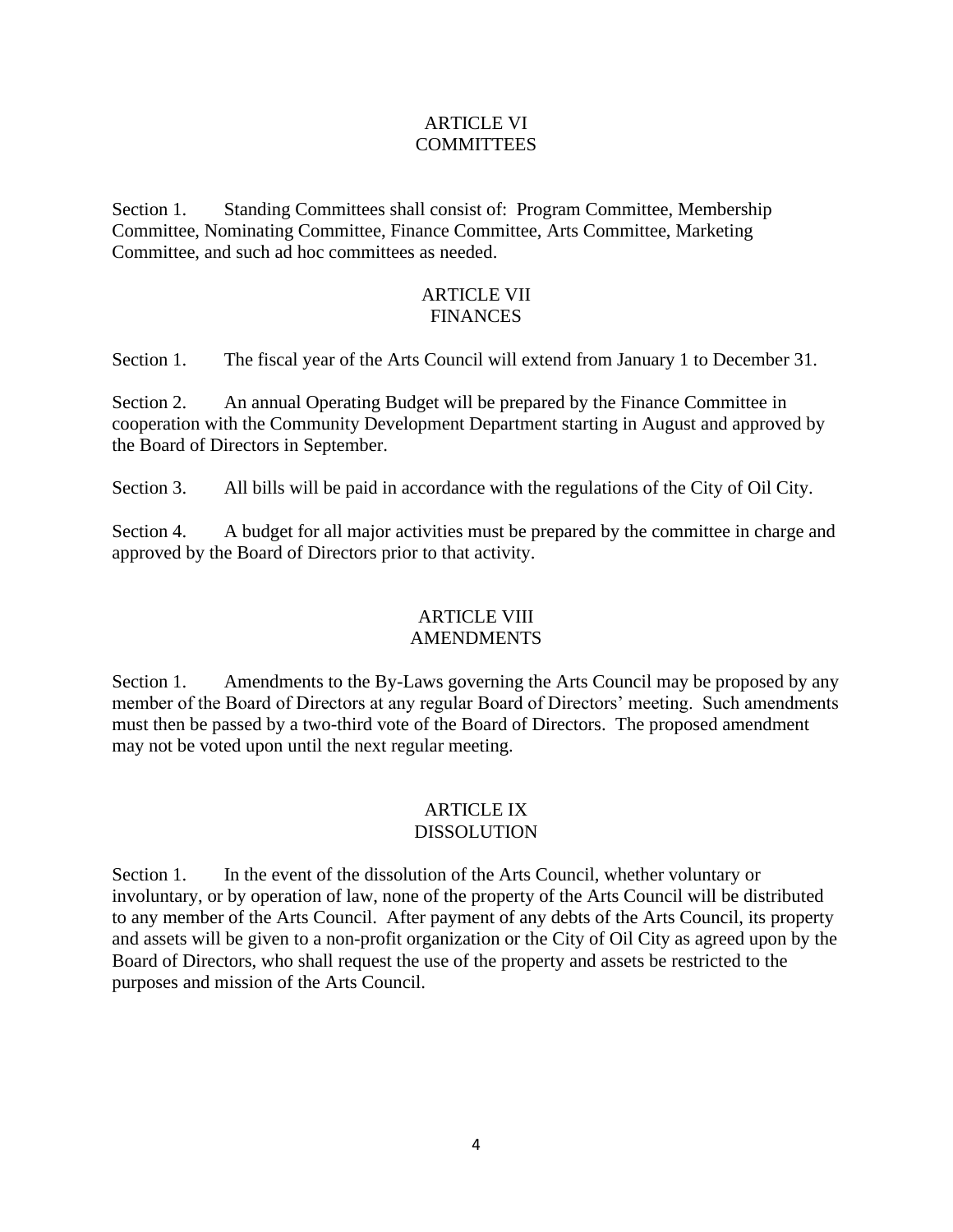# **OIL CITY ARTS COUNCIL BYLAW ATTACHMENT**

Approved: 9-4-2018

# OIL CITY ARTS COUNCIL PRESIDENT

Conducts all Board meetings and schedules executive sessions as required and prepares agendas for each meeting

Ensures that the bylaws of the Council are enforced and that the bylaws are reviewed and revised as necessary

Selects committee chairmen, serves as an ex-officio member of all committees, ensures that the committee chairmen are completely informed of their responsibilities, and monitors committee projects to ensure that the work of the Council proceeds in a timely fashion

Works in cooperation with all Board members in the recruitment of new Board members

Arranges for an orientation for all new Board members

Works in cooperation with all members of the Board to ensure that all members of the Board are involved in the work of the Council

Works in cooperation with the Treasurer and the City to ensure that the Arts Council meets all fiduciary responsibilities

#### OIL CITY ARTS COUNCIL VICE-PRESIDENT

Fulfills the responsibilities ofthe President when the President is absent or unable to serve

Fulfills specific responsibilities assigned by the President

# OIL CITY ARTS COUNCIL RECORDING SECRETARY

Distributes to each Board member and the Oil City Bureau of Planning and Community Development, the agenda which has been prepared by the President

Records the transactions of each Arts Council meeting and executive session, prepares an official copy of the minutes and prior to each Board meeting furnishes a copy to the Oil City Bureau of Planning and Community Development and to all Board members